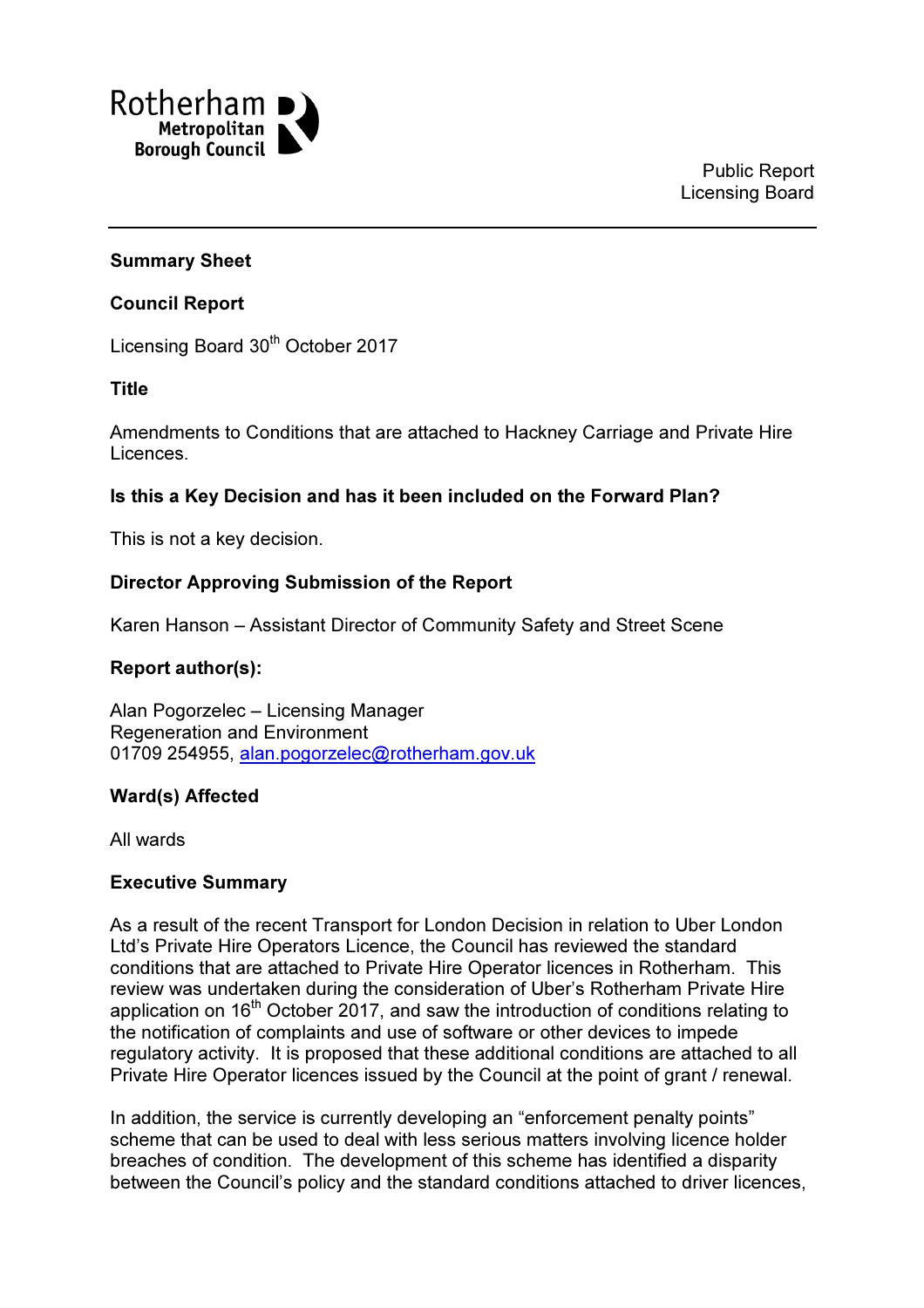and this report seeks an amendment to the driver licence conditions to bring them into line with the Council's policy requirements.

# Recommendations

- That the Licensing Board approves amendments to the standard Private Hire Operator Licence Conditions as detailed in Appendix 1 to this report.
- That the Licensing Board approves amendments to the standard Hackney Carriage / Private Hire Driver Licence Conditions as detailed in Appendix 2 to this report.

# List of Appendices Included

• None

# Background Papers

• Rotherham MBC Hackney Carriage and Private Hire Licensing Policy

# Consideration by any other Council Committee, Scrutiny or Advisory Panel

Not applicable.

# Council Approval Required

No.

# Exempt from the Press and Public

Not exempt.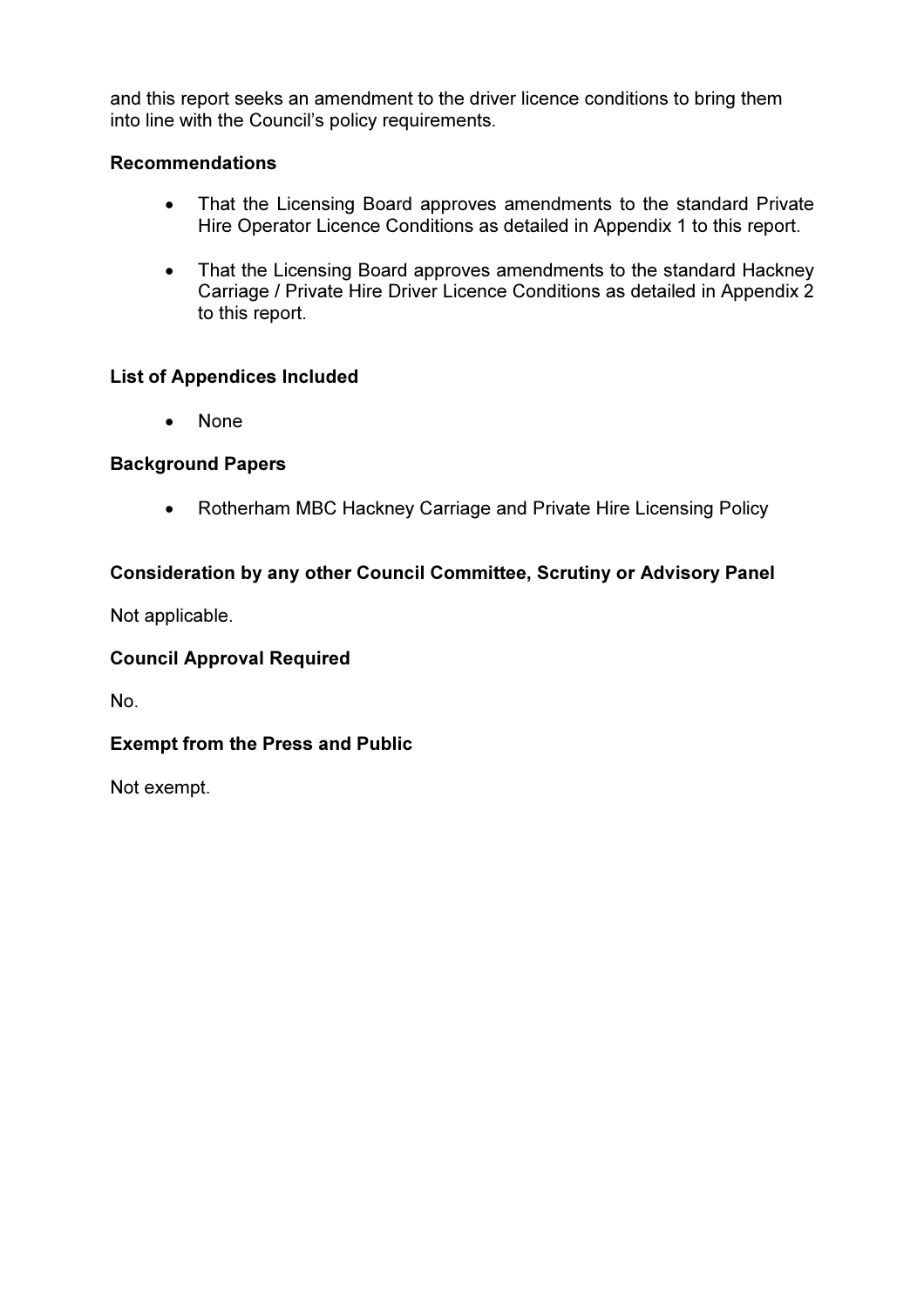Amendments to Conditions that are attached to Hackney Carriage and Private Hire Licences.

## 1. Recommendations

- 1.1 That the Licensing Board approves amendments to the standard Private Hire Operator Licence Conditions as detailed in Appendix 1 to this report.
- 1.2 That the Licensing Board approves amendments to the standard Hackney Carriage / Private Hire Driver Licence Conditions as detailed in Appendix 2 to this report.

# 2. Background

- 2.1 The Council's Hackney Carriage and Private Hire Licensing Policy came into effect in July 2015.
- 2.2 This policy included the introduction of a series of standard conditions that are routinely attached to Hackney Carriage and Private Hire licences issued by the Council.
- 2.3 As a result of two recent pieces of work, it has been identified that it would be appropriate to amend the standard conditions in relation to operators and drivers, the amendments relate to the following matters:
	- 2.3.1 The requirement for operators to notify the Council in relation to complaints and potential offences committed by drivers working under the terms of their operator licence.
	- 2.3.2 The requirement for drivers to notify the council in relation to the receipt of fixed penalty notices.
- 2.4 Further detail on these matters is provided below.

# 3. Key Issues

- 3.1 Private Hire Operator Conditions.
	- 3.1.1 During the recent consideration of Uber's Rotherham Private Hire Operator Licence renewal application, the Licensing Board Sub-Committee determined to attach additional conditions to the renewed licence.
	- 3.1.2 The additional conditions were intended to address the concerns raised by Transport for London in their decision to refuse Uber's Private Hire Operator Licence renewal application, and related to the reporting of complaints and the use of software / devices to impede regulatory activity.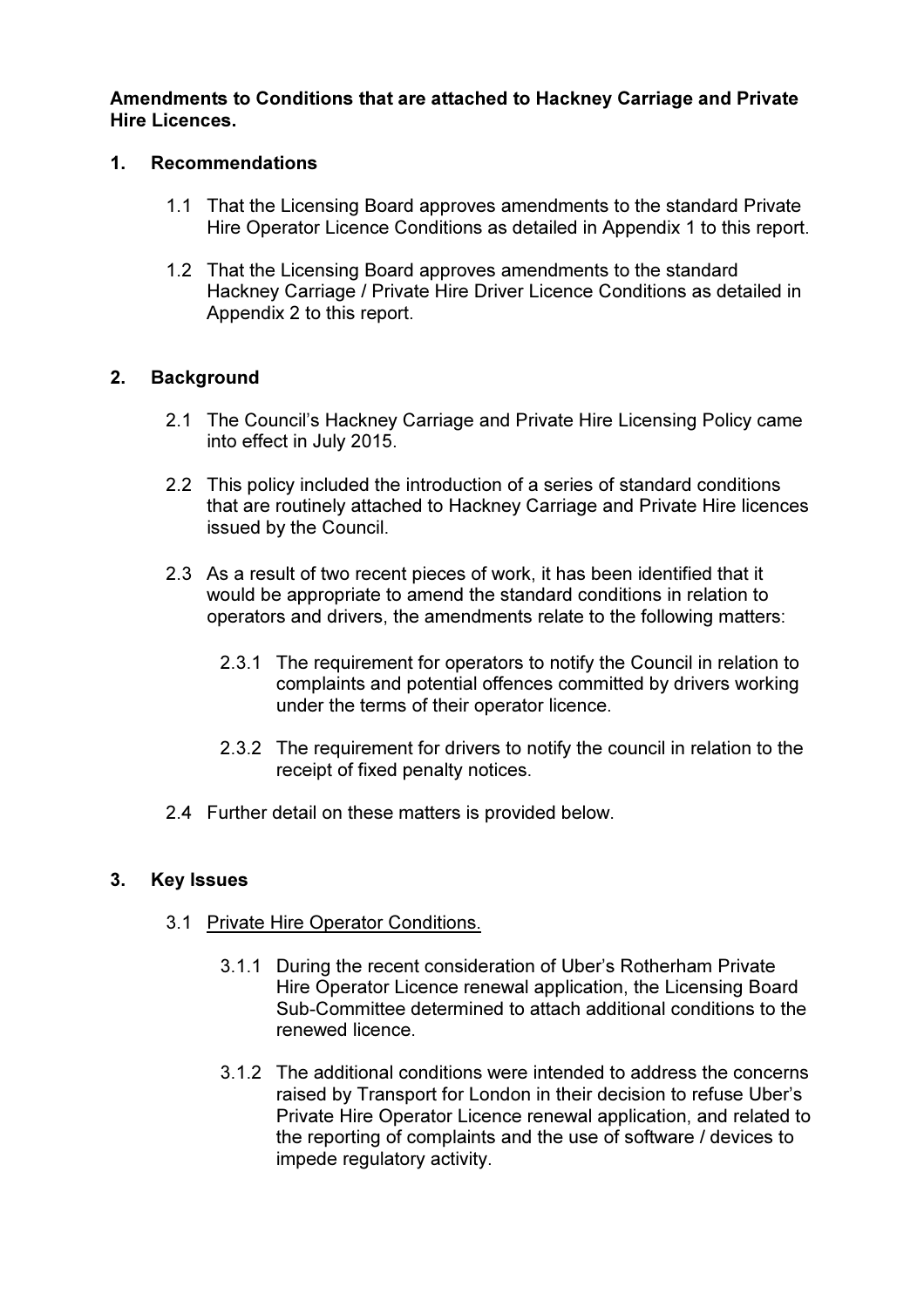- 3.1.3 The Licensing Board Sub-Committee considered that it would eb appropriate for these conditions to be added to all Private Hire Operator Licences issued subsequent to the Uber decision.
- 3.1.4 The Private Hire Operator standard conditions are detailed in Appendix Q to the Council's Hackney Carriage and private Hire Licensing Policy, and it is proposed that the following conditions are added to these standard conditions.
- 3.1.5 In relation to the reporting of complaints / offences to the Council:

Additional Condition 1:

"The operator must notify the Council within five working days if any driver is subject to the operators internal disciplinary processes or any other action that results in the driver being permanently or temporarily removed from the operator's system of allocating work to the driver"

Additional Condition 2:

"Any passenger that makes a complaint to the operator regarding the conduct of a driver that they operate (or operated at the time of the conduct) must be informed that they should also make the Council, and if appropriate the police, aware of their complaint."

Additional Condition 3:

"The Operator must notify the council without delay if the operator receives a complaint about a driver operated by them if the complaint relates to any of the following – allegations of sexual impropriety (including the use of sexualised language), violence (including verbal aggression), theft and any other serious misconduct (including motoring related matters)."

3.1.6 In relation to the use of software or other devices to impede enforcement activity:

> "Operators must not use, or facilitate the use of, any software, technology or other device that is capable of impeding the lawful activities of enforcement agencies or the regulatory activity of the Council. Such software would include Greyball and similar technologies."

- 3.1.7 In addition to the above, it is also proposed that the Licensing Board take the opportunity to reformat the order and wording of the standard Private Hire Operator conditions. This amendment will not detract from the requirements of the conditions.
- 3.1.8 The proposed standard Private Hire Operator Conditions are attached to this report as Appendix 1.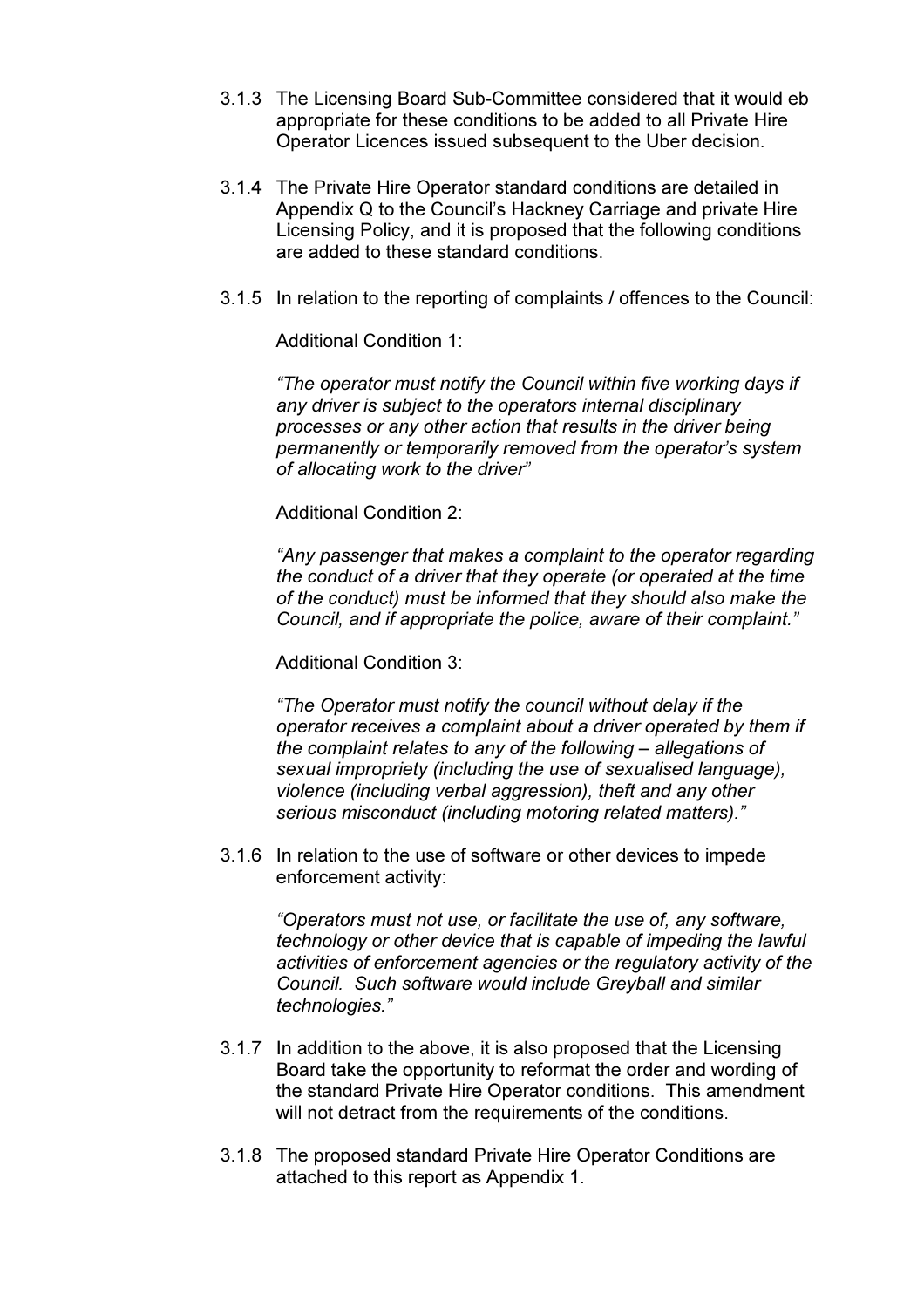### 3.2 Hackney Carriage / Private Hire Driver Licence Conditions.

- 3.2.1 During the development of the Council's "Enforcement Penalty Points" Scheme, it has become evident that there is a disparity between the requirements of Appendix C and to the Council's Policy and the standard conditions that are attached to driver licenses in Rotherham.
- 3.2.2 Section 4.4 of Appendix C of the Council's policy states:

"Existing holders of driver's licences are required to notify the council in writing within five working days of receiving a driving licence endorsement, fixed penalty notice, warning, reprimand, police caution, criminal conviction or other criminal proceedings (including their acquittal as part of a criminal case). In addition, licence holders must inform the council within 3 working days of their arrest for any matter (whether subsequently charged or not). To fail to do so, will raise serious questions for the Council as to the honesty of the licence holder and will be taken into account as part of any subsequent renewal applications."

3.2.3 However, Condition 8 of the standard conditions that are attached to driver licences states (in relation to fixed penalty notices):

> "The driver must notify the Council in writing of any fixed penalty notice within 35 days of the receipt of such a notice. The driver must subsequently produce his/her driving licence to the Council, immediately following its endorsement, or in any case within 49 days of the date of the original offence.

This includes all motoring offences – whether endorsable or not and requirements to attend a Speed Awareness Course. This means that licence holders are required to notify the council if they opt to attend a speed awareness course rather than have their licence endorsed."

- 3.2.4 It is proposed to amend the conditions that are attached to Hackney Carriage / Private Hire Licences to bring them in line with the requirements outlined in Appendix C (i.e. a requirement to notify of the acceptance of a fixed penalty endorsement within five working days). The requirement to notify the Council in relation to attendance on a Speed Awareness Course will be removed (in reality this is element of the condition is unenforceable and is an unnecessary administrative process).
- 3.2.5 In addition to the above, it is also proposed that the Licensing Board take the opportunity to reformat the order and wording of the standard Private Hire Operator conditions. This amendment will not detract from the requirements of the conditions.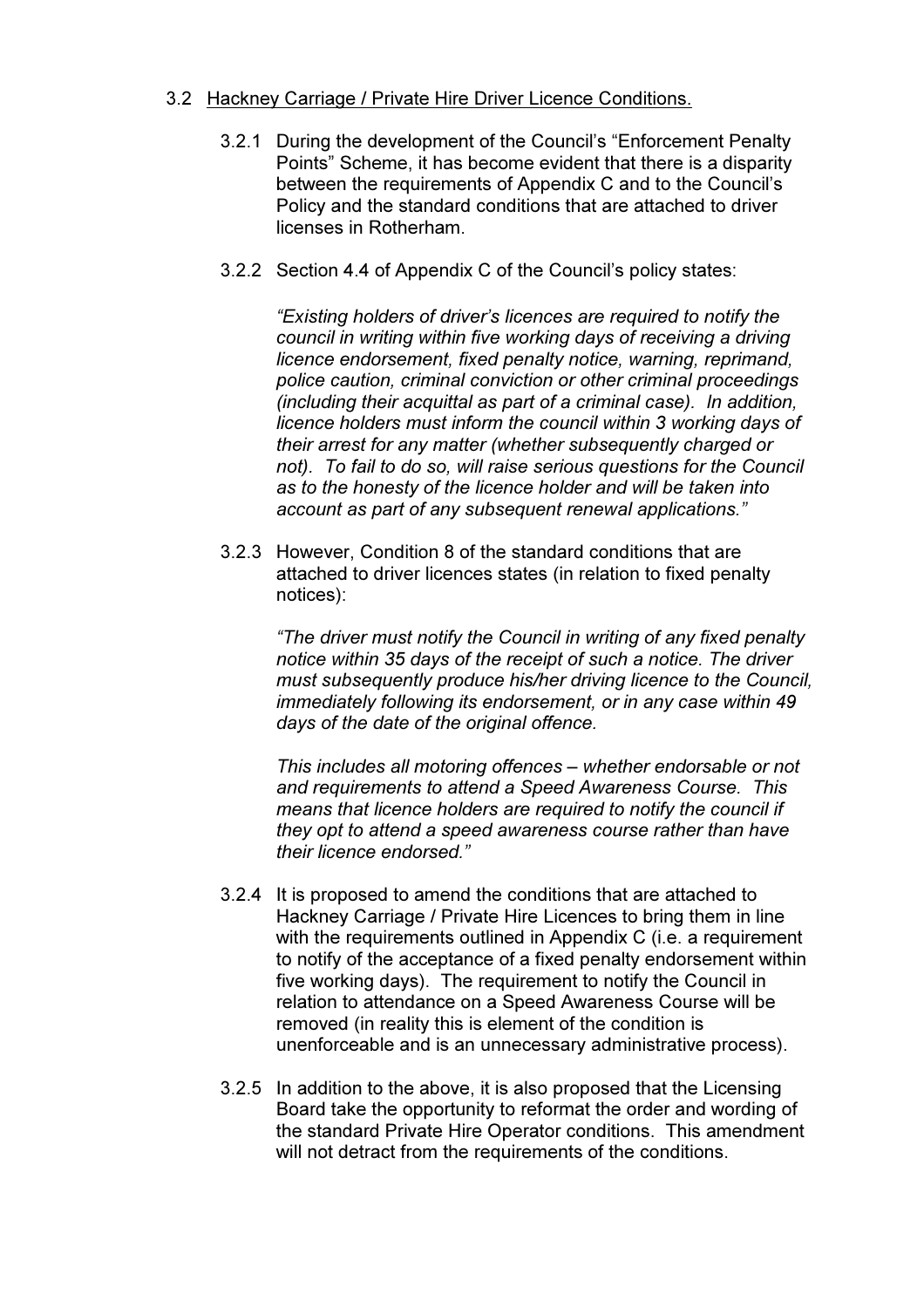3.2.6 The proposed standard Hackney Carriage / Private Hire Driver Conditions are attached to this report as Appendix 2.

## 4. Options considered and recommended proposal

4.1 The recommendations detailed above are the only options that have been considered and are the recommended proposal.

## 5. Consultation

- 5.1 There is no requirement for statutory consultation in relation to these proposals, however they will be brought to the attention of the licensed trade representatives for their information and comment.
- 5.2 Any comments received will be assessed and if necessary brought back to the Licensing Board for consideration (this will be undertaken in agreement with the Chair and Vice Chair of the Licensing Board).

## 6. Timetable and Accountability for Implementing this Decision

6.1 If agreed, these proposals will be introduced with immediate effect.

## 7. Financial and Procurement Implications

7.1 There are no financial or procurement implications directly associated with this report.

### 8. Legal Implications

- 8.1 Failure of the licensing service to effectively implement and administer the requirements of the council's policy may result in a legal challenge being made against the council.
- 8.2 A successful legal challenge will have a financial and reputational impact on the council – it is therefore essential that the policy is implemented effectively and administered appropriately.
- 8.3 The Council must be able to demonstrate effectiveness of the policy and provide confidence and reassurance regarding its implementation.

### 9. Human Resources Implication

9.1 There are no Human Resources implications introduced by the report.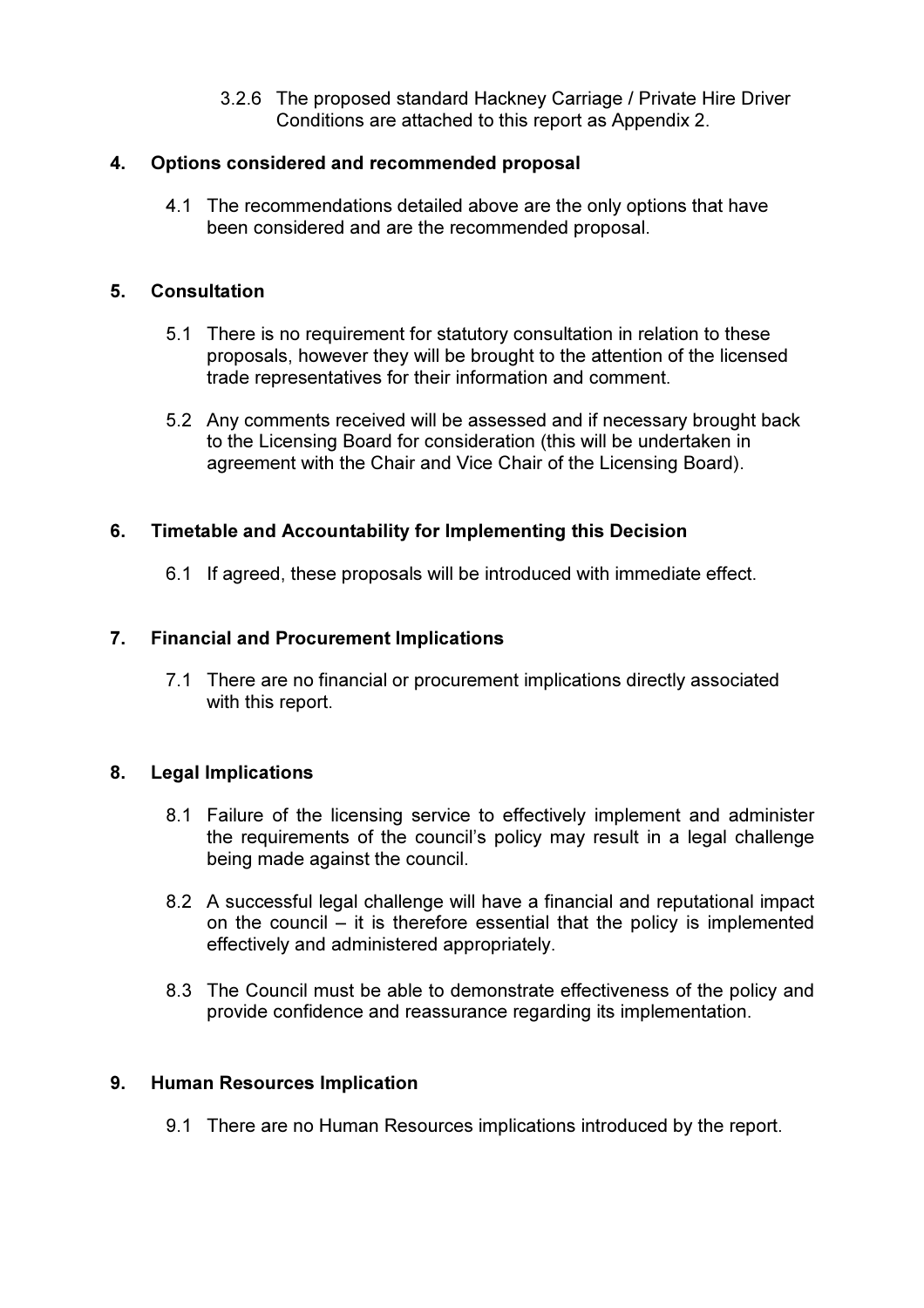## 10. Implications for Children and Young People and Vulnerable Adults

- 10.1 Both the Jay report into Child Sexual Exploitation (CSE) in Rotherham and the subsequent Corporate Governance Inspection led by Louise Casey CB identified issues, amongst which was the importance of having an effective taxi licensing service.
- 10.2 In order to ensure the Council's Licensing Service is effective, fit for purpose, and has addressed the concerns raised in Louise Casey's report; a number of outcomes must be demonstrated. The outcomes include:
	- All licence holders are "fit and proper" to hold licences.
	- The licensing team must consistently provide high quality, timely processing of licensing applications.
	- The Council's Private Hire and Hackney Carriage Licensing Policy will be effectively implemented.
- 10.3 It is considered that the proposals detailed within this report support the above outcomes.

## 11. Equalities and Human Rights Implications

- 11.1 In undertaking its licensing function, the Council comply with relevant legislative requirements including the Human Rights Act 1998.
- 11.2 The policy (along with the council's General Enforcement Policy) will ensure the consistent and fair determination of licences – recognising that every individual is entitled to dignity and respect.
- 11.3 When making licensing decisions the Council and its officers aim to ensure there is no discrimination on the grounds of culture, ethnic or national origins, gender, disability, age, sexual orientation, political or religious beliefs, socio-economic status, or previous criminal conviction or caution which is not relevant to the current issue.
- 11.4 Adherence to these requirements are assured by means of officer awareness, observation, case reviews and both customer satisfaction and complaints received into the service. In addition, those affected by licensing decisions have the legal right to challenge that decision in the Magistrates Court.

### 12. Implications for Partners and Other Directorates

12.1 There are no specific implications for partners and other directorates introduced by this report.